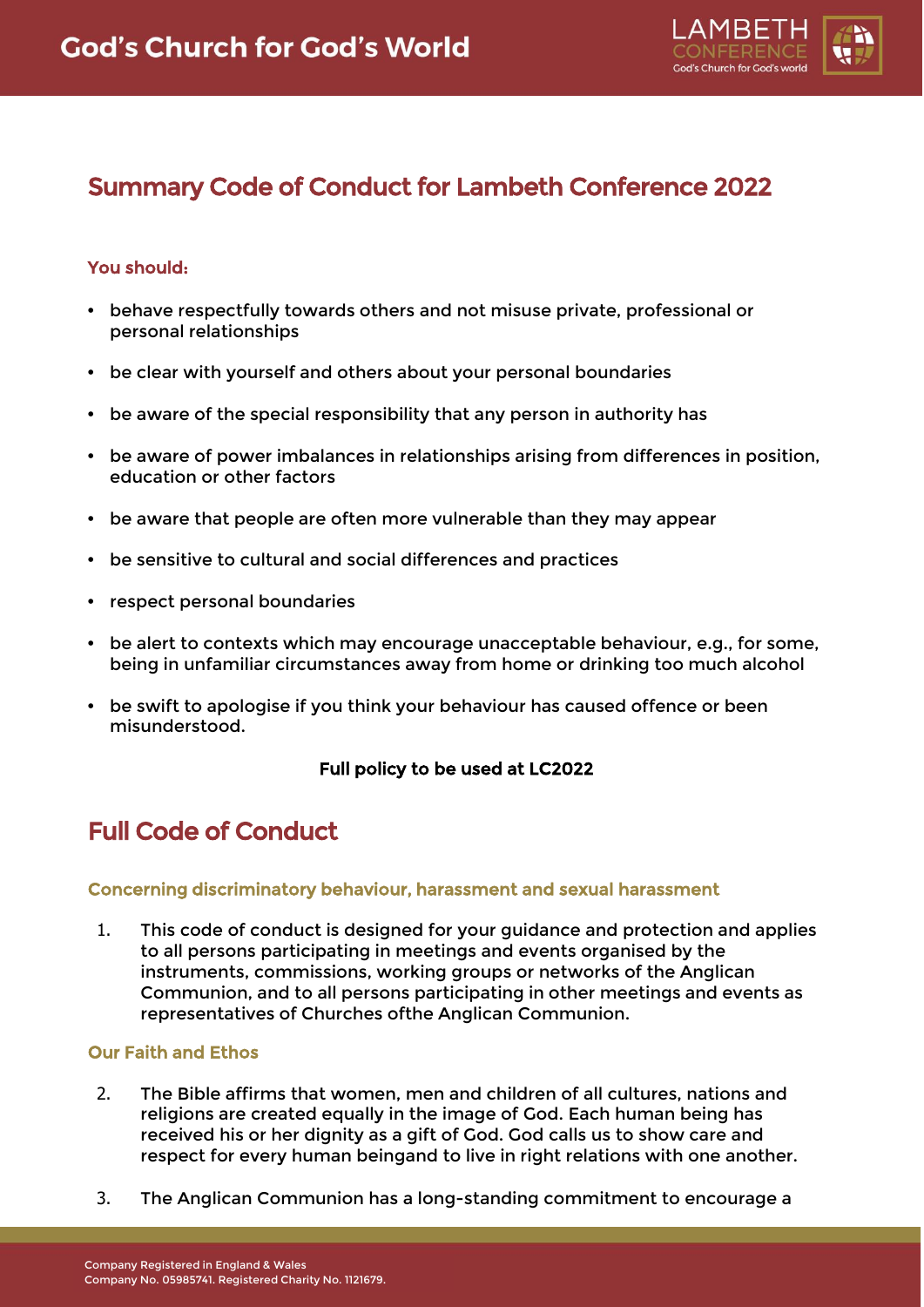

lifestyle and pattern of work that respects the dignity and worth of each individual irrespectiveof social status, ethnicity, colour, religion, gender, sexual orientation, age, marital status, or disability. Inappropriate behaviour and harassment are wholly inconsistent with this commitment.

4. We are committed to ensuring that the Lambeth Conference is held in an environment of hospitality and safety. Discriminatory behaviour, including harassment of any kind – based on gender, ethnicity, age, sexual orientation, class, disability or otherwise, will not be tolerated. This applies to behaviour in any venue, or related to any meeting, including meeting/eventpremises, accommodation, meals, social times and excursions.

## Code of Conduct

## **5.** You should:

- **•** behave respectfully towards others and not misuse private, professional or personal relationships
- **•** be clear with yourself and others about yours and their personal boundaries
- **•** be aware of the special responsibility that any person in authority has
- **•** be aware of power imbalances in relationships arising from differences in position, education or other factors
- **•** be sensitive to cultural and social differences and practices
- **•** be alert to contexts which may encourage unacceptable behaviour, e.g., for some, being in unfamiliar circumstances away from home or drinking too much alcohol
- **•** be swift to apologise if you think your behaviour has caused offence or been misunderstood.

## **6.** If you experience abusive, discriminatory behaviour, harassment, or sexual harassment

- **•** trust your intuition and feelings if someone's behaviour makes you uncomfortable
- **•** if you can, remove yourself from the situation as soon as possible
- **•** seek immediate help from someone you trust and report the incident to a member of the Lambeth Conference Safeguarding Team.
- **•** The lead members of the Lambeth Conference Safeguarding Team are: the Rt Revd Tim Thornton, the Rt Revd Anthony Poggo and Moira Murray. In addition, there are six safeguarding professionals in the Team, who are all here to help you.
- **•** if you see or hear someone being harassed, don't keep silent. If you can, offer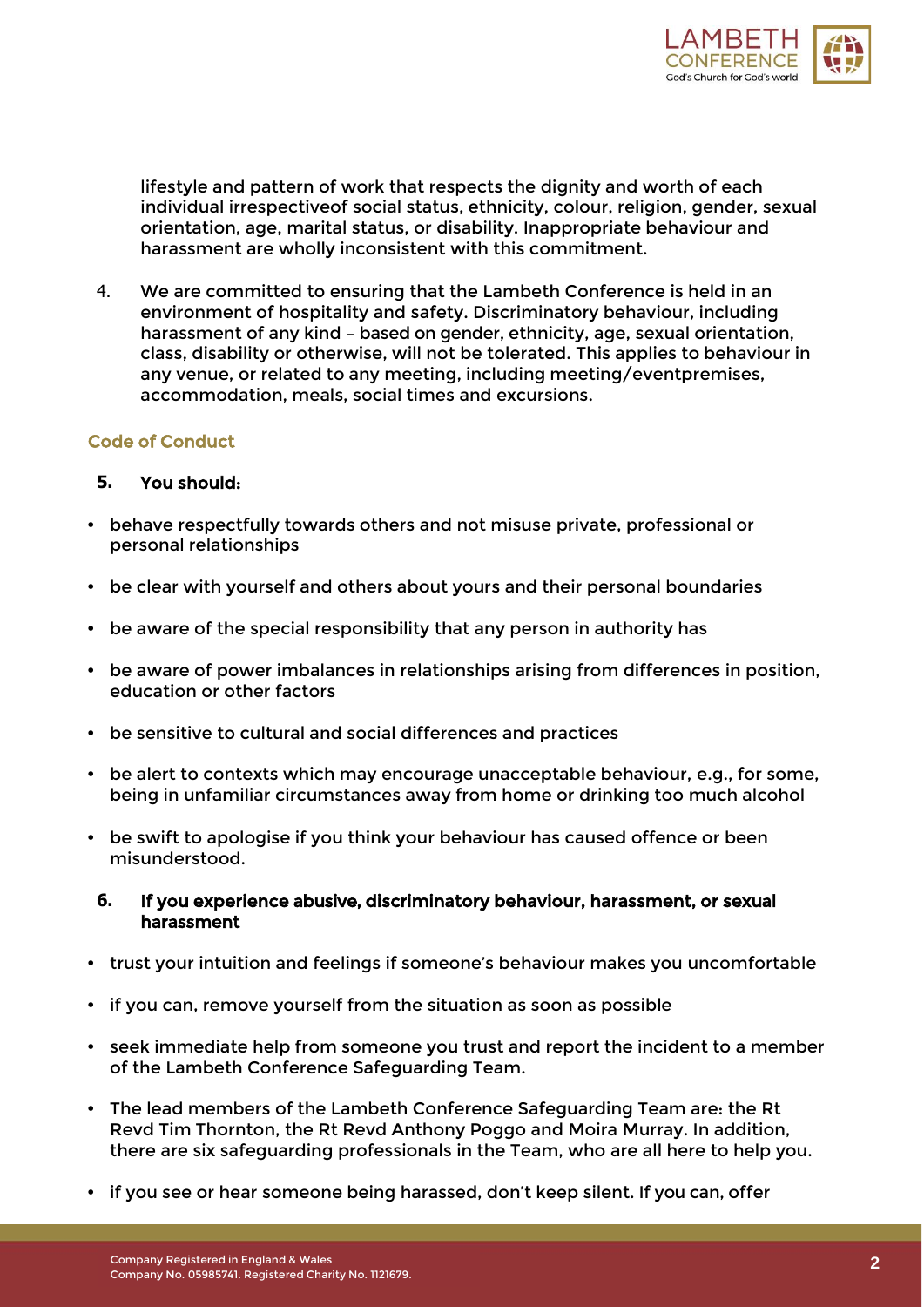

immediate help to the person, and then report the incident to a member of the Lambeth Conference Safeguarding Team.

**•** If you witness someone who is in immediate danger contact a member of Kent University Security and/or the Lambeth Conference Safeguarding Team.

Role of those responsible for addressing complaints of abusive and discriminatory behaviour, harassment and sexual harassment

- 7. The Lambeth Conference Safeguarding Team is designated to respond to disclosures and reports of abusive behaviour, and will do so in the following way:
- **•** provide a safe space for the person making the disclosure to talk about the incident
- **•** provide access to medical treatment if required
- **•** listen carefully, respectfully and take seriously what is being disclosed and make a note of what is being said
- **•** ensure that what has been noted is an accurate account of the incident, by seeking the approval of the person making the disclosure
- **•** maintain confidentiality unless there is a risk of further harm being perpetrated by the person who is the subject of the disclosure
- **•** not assume that the person making the disclosure is being over-sensitive or has in some way contributed to the situation
- **•** where appropriate, meet separately and privately with the person being complained about
- **•** take immediate action to prevent any further abusive behaviour, which may result in the person subject of the complaint being removed from the Lambeth Conference
- **•** arrange for the provision of counselling and pastoral care for the person making the disclosure
- **•** offer the possibility of pastoral care to the person complained about
- **•** Where it is apparent that a crime has been committed, the matter will be referred to the Police and/or statutory authority.
- **•** An internal investigation may also be conducted